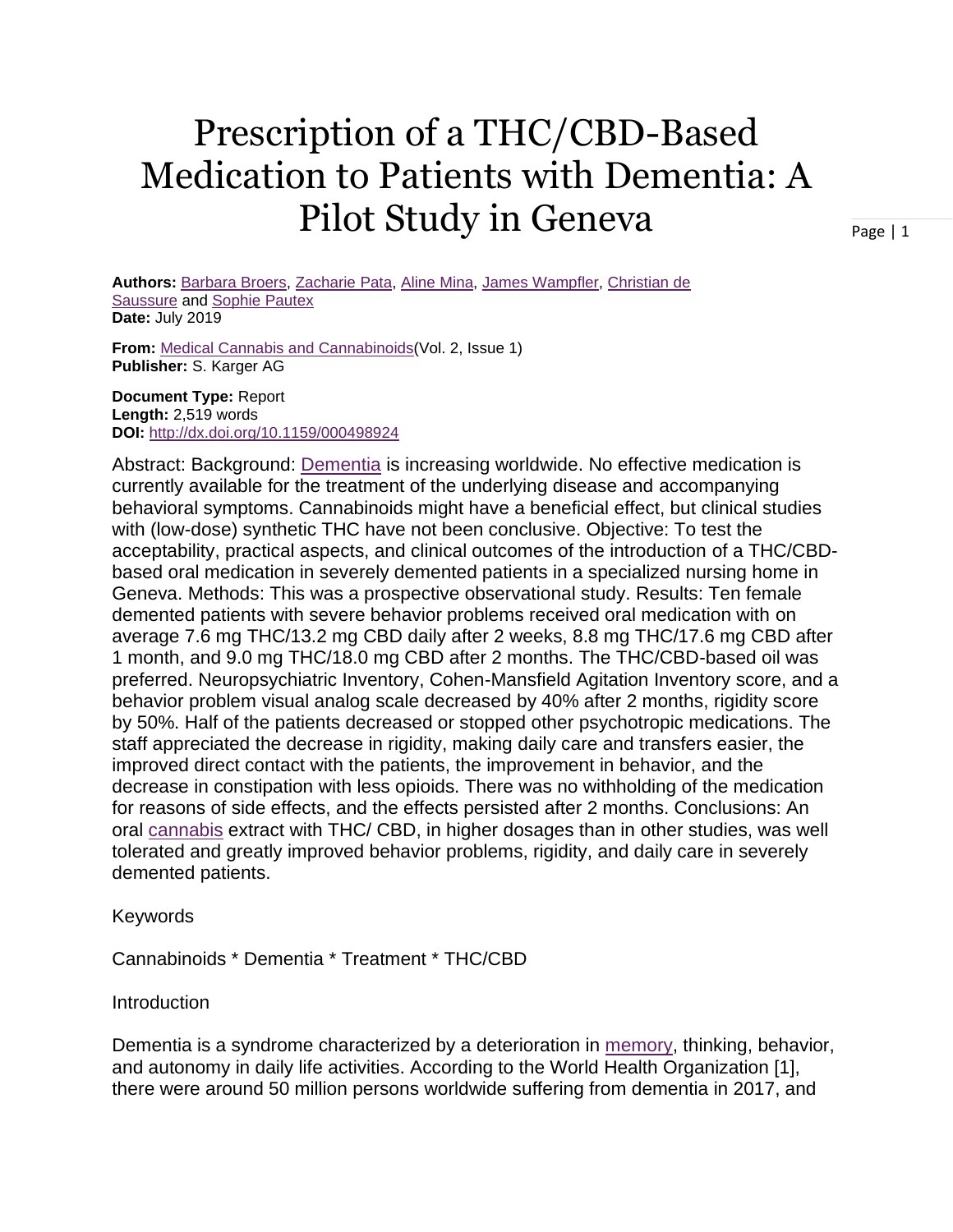this number is increasing with the global [aging](https://go.gale.com/ps/i.do?p=AONE&u=uphoenix&id=GALE%7CA596575642&v=2.1&it=r&sid=ebsco%2Chttps%3A%2F%2Fgaleapps.gale.com%2Fapps%2Fauth) of the population in most countries. Dementia has different causes, but Alzheimer disease is the most common form (twothirds of cases). Approximately 5 out of 6 patients with dementia will develop behavioral and psychological symptoms of dementia (BPSD) during the course of the disease. These disturbances, namely agitation, depression, delusions, and hallucinations, are strongly correlated with each other. Currently, the options for treating BPSD include pharmacological and nonpharmacological therapies. Psychotropic medications are often used to reduce the frequency and severity of BPSD, but in the majority of patients, they provide only modest symptom control and important side effects [2]. The interest of cannabinoids in Alzheimer disease and other forms of dementia has increased first as neuroprotective drugs in animal studies. Indeed, some studies suggest a potential beneficial effect of CB1 and CB2 receptor agonists on reducing harmful [beta]-amyloid peptide action and tau phosphorylation seen in Alzheimer disease as well as increasing intrinsic brain repair mechanisms [3]. Several clinical trials, conducted in patients with severe dementia and BPSD, with one randomized study giving up to 4.5 mg THC daily, demonstrated that this can be safely administered to patients with dementia, but did not demonstrate any effect on BPSD [4-6]. Recent studies suggest that medications combining THC and CBD might have benefits over pure (synthetic) THC preparations [5].

The aim of this pilot study was to demonstrate the feasibility of the administration of a THC/CBD-based medication in patients with severe dementia and BPSD and/ or rigidity living in one nursing home in Geneva.

Subjects and Methods

## Study Medication

In Switzerland various cannabinoid-based medications are available, in specialized pharmacies, with an authorization of the Federal Office of Public Health, for a specific patient, indication, and medication and for a limited duration (6 months at the time of the study). Available medications are nabiximol (oromucosal spray with THC/CBD in equal amounts), dronabinol solution (pure THC), cannabis tincture (11 mg THC/22 mg CBD), and cannabis oil (11 mg THC/24 mg CBD). At the start of the study we decided to use the cannabis tincture, since the nurses had the experience of difficulties in administering the oromucosal nabiximol spray (patient biting on the tip or moving her head so the spraying was random).

The introduction of the medication was according to protocol with the principle of "start low, go slow," stop when sufficient effect, stop medication when no effect or side effects. The medication was given three times daily.

The study setting, "Les Tilleuls" in Geneva, is a nursing home specialized in the care of [elderly](https://go.gale.com/ps/i.do?p=AONE&u=uphoenix&id=GALE%7CA596575642&v=2.1&it=r&sid=ebsco%2Chttps%3A%2F%2Fgaleapps.gale.com%2Fapps%2Fauth) with severe dementia. The staff includes nurses, nurse-aids, an appointed family doctor, and a psychiatrist. The psychiatrist met with the legal representatives of potential patients to get permission for the prescription of cannabinoid-based medication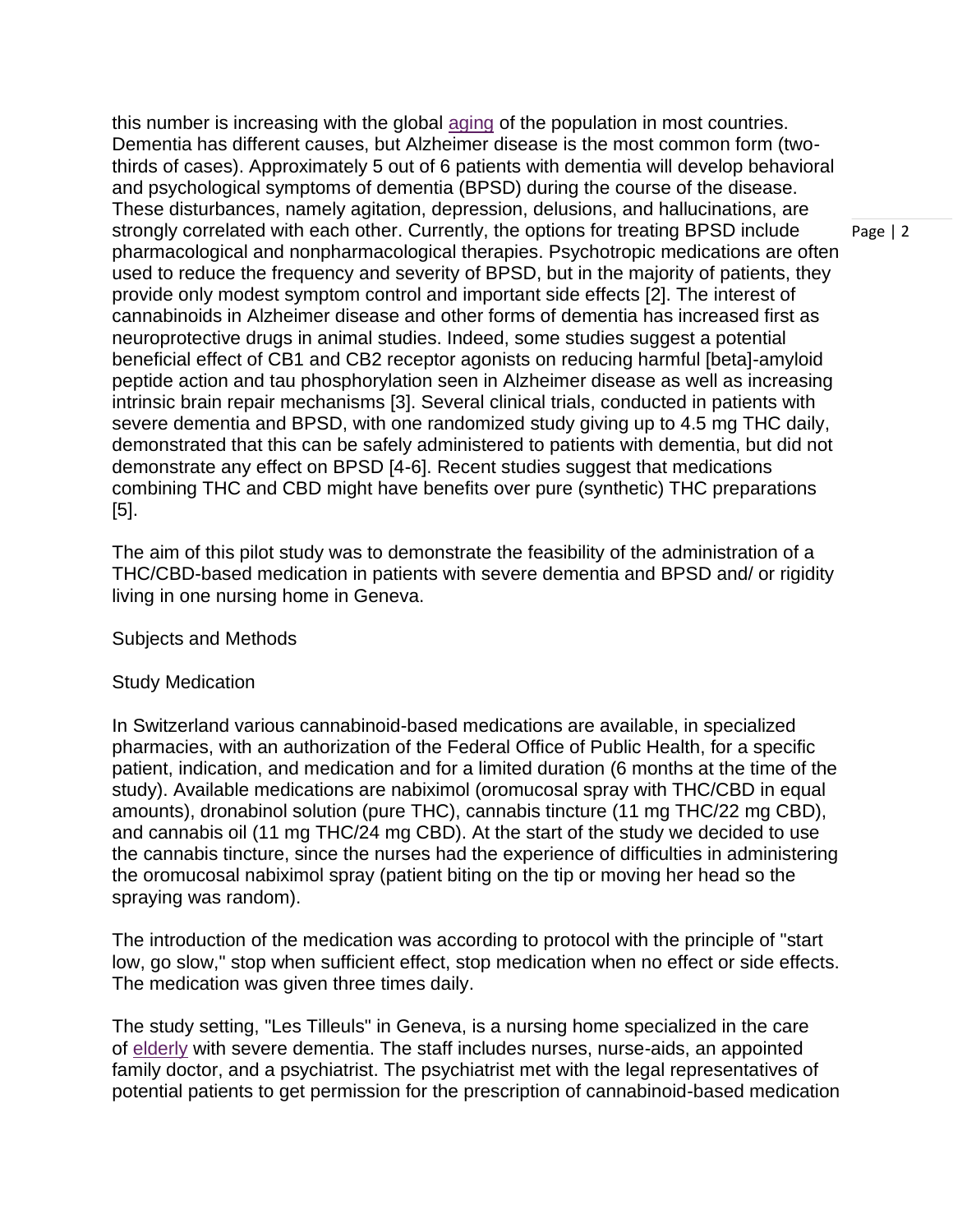(from the Federal Office of Public Health) and the participation in the study. He was also responsible for the prescriptions of cannabinoid-based and other psychotropic medications.

## Study Design

This is a prospective observational pilot study of 10 patients who received a cannabinoid-based medication. The inclusion criteria were patients with dementia from different origins (Alzheimer disease, vascular, mixed) with persisting behavior problems (Neuropsychiatric Inventory [NPI] score >10) notwithstanding optimal conventional treatment and consent obtained from the legal representative. The exclusion criteria included unstable somatic disorders with frequent changes in prescriptions, severe cardiac insufficiency or unstable heart rhythm, symptomatic orthostatic hypotension, receiving tricyclic antidepressants, fluoxetine, or carbamazepine, and change in psychotropic medication in the last week.

## Assessments and Instruments

Patients were assessed before the introduction of the cannabinoid medication, after 2 weeks, 4 weeks, and then every month. The following validated scales [7, 8] were used by one trained nurse: (1) NPI: severity of the 12 most frequent psychiatric problems in dementia. (2) Cohen-Mansfield Agitation Inventory (CMAI): severity of agitation. (3) Unified Parkinson Disease Rating Scale (UPDRS), notably item 22, the degree of rigidity with passive movements. (4) Barthel index for daily activities. (5) Visual analog scale (VAS) from 0 to 10 for the most invalidating daily activity (determined by staff). (6) VAS from 0 to 10 for the most invalidating or disturbing behavior (determined by staff). Blood pressure, weight, all medications received, and other observations were noted in the patient file.

## Database and Analysis

Two medical students entered all data in the clinical record files for the study (with crosscheck) using a secured Excel database. Only descriptive results were used for this pilot study, with comparisons up to 2 months of medication intake.

### Results

We included for this pilot study, as planned, 10 severely demented patients with an NPI score >10, all females, with an average age of 79.5 years. Inclusion was gradual and follow-up varied from 2 to 5 months.

After a few weeks, we discovered that 3 patients seemed to have [pain](https://go.gale.com/ps/i.do?p=AONE&u=uphoenix&id=GALE%7CA596575642&v=2.1&it=r&sid=ebsco%2Chttps%3A%2F%2Fgaleapps.gale.com%2Fapps%2Fauth) when swallowing, even worse with the (alcoholic) tincture, and had mouths ulcers. When cannabis tincture was changed to cannabis oil, the ulcers disappeared. We decided to privilege cannabis oil as medication, given with a small piece of chocolate cake to the patients to facilitate intake.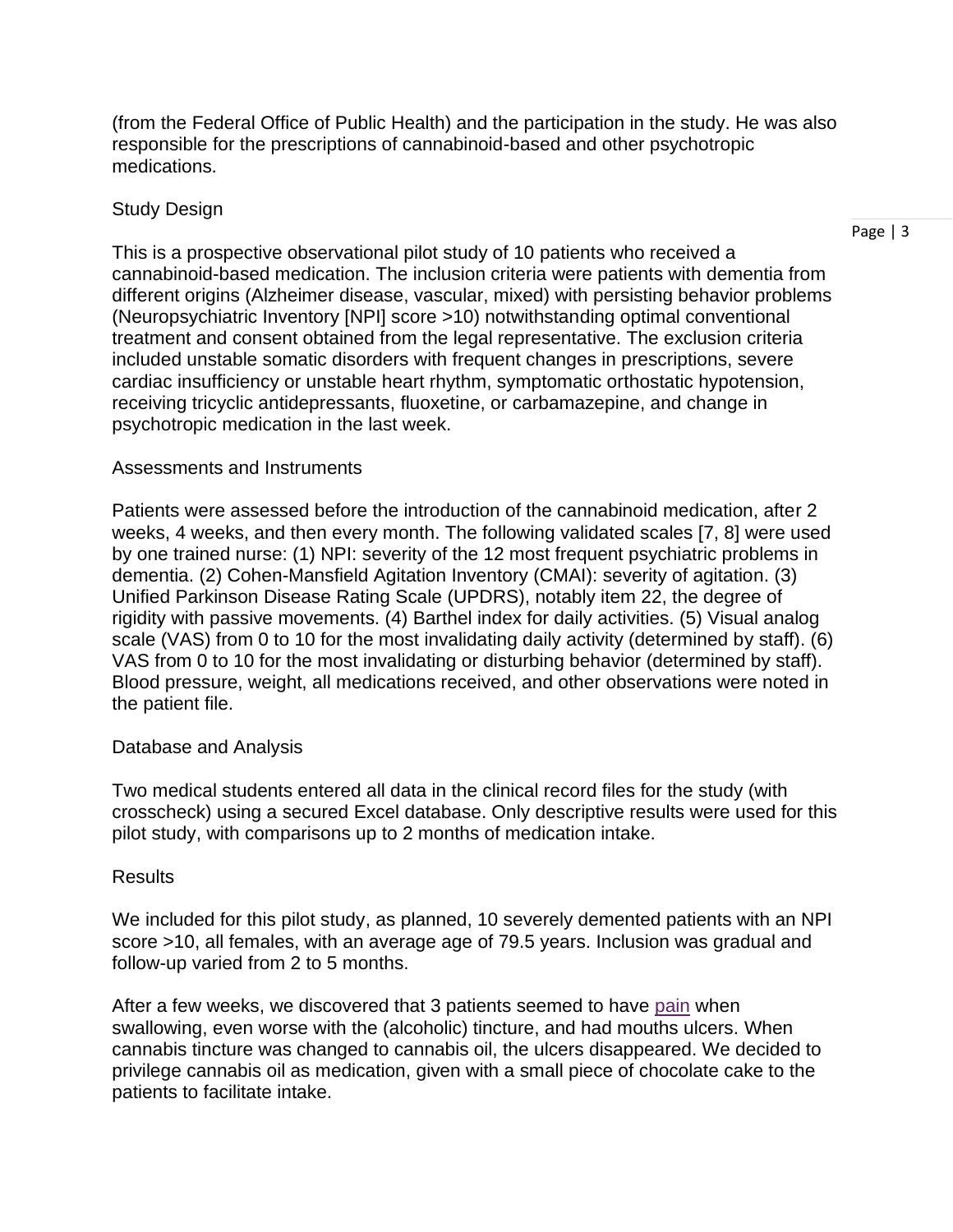The average daily dosage was 7.6 mg THC/13.2 mg CBD daily after 2 weeks, 8.8 mg THC/17.6 mg CBD after 1 month, 9.0 mg THC/18.0 mg CBD after 2 months, and then remained stable. The lowest daily dosage was 7 mg THC/14 mg CBD, the highest 13 mg THC/26 mg CBD.

One patient died after 1 month for reasons unrelated to the cannabinoid medication. No Page | 4 patient stopped the cannabinoids for reasons of side effects. Systolic blood pressure decreased from 135.4 to 120 mm Hg, other vital parameters (diastolic blood pressure, heart rate, weight) remained stable over time.

The average NPI score decreased from 71.1 to 38.3 after 2 months, the CMAI score from 74.5 to 47.5. The rigidity score (UPDRS) decreased from 3.4 to 1.7. Scores for daily activities both decreased, but this was due to a decrease (less good functioning) in 2 patients, whereas 7 patients improved. The VAS score for the most invalidating behavior problem (screaming, aggressive behavior, tearing clothes) decreased from 9 to 5. The effects persisted after 2 months for the 4 persons for whom longer follow-up was available.

The nurses, several of whom were quite reluctant to the study in the beginning, observed in almost all patients less overall rigidity, with more relaxed faces, necks, shoulders, and limbs, making daily washing and transfers easier and more comfortable. They described the patients as calmer, more relaxed, less irritable, and smiling more. Two women with persistent screaming almost stopped doing so, which was a major relief for other patients and the staff. One patient stopped frequent [vomiting.](https://go.gale.com/ps/i.do?p=AONE&u=uphoenix&id=GALE%7CA596575642&v=2.1&it=r&sid=ebsco%2Chttps%3A%2F%2Fgaleapps.gale.com%2Fapps%2Fauth) Two patients could stop all morphine within 3 months and 1 patient decreased by two-thirds in 2 months. These 3 patients had no more constipation, which was noted as an important time gain for the staff, beyond the benefit for the patients. One patient decreased benzodiazepine use by three-fourths after 3 months and 1 patient stopped two antipsychotic medications after 1 month.

The feedback from the families was astonishingly positive overall. They were in general thankful that the director and the doctor were trying to improve the situation for their relatives, and all accepted to participate in the study. Most were satisfied with the improvement, while a few were disappointed by the limited change, probably due to high expectations.

### Discussion and Conclusion

Our study suggests that a THC/CBD oral medication in severely demented patients with behavior problems is acceptable, well tolerated, and improves rigidity and behavior overall. It allowed the decrease or stop of other psychotropic medications in half of the patients. The staff appreciated the decrease in rigidity, making daily care and transfers easier, the improved direct contact with the patients, and the improvement in behavior. There was no withholding of the medication for reasons of side effects, and the effects persisted after 2 months.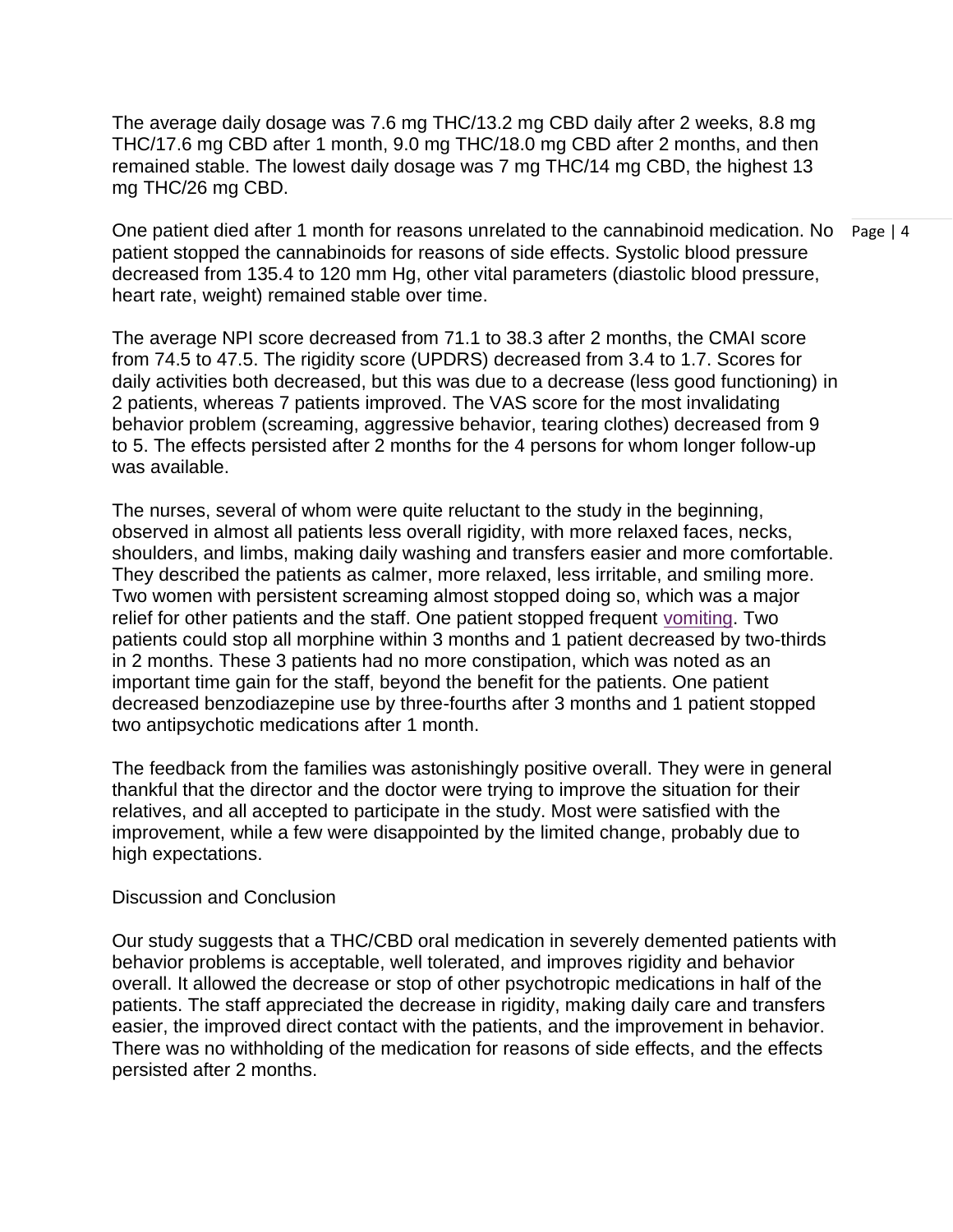We used a medication with a natural cannabis extract, with a THC/CBD ratio of 1:2. Compared to other studies, we used a higher dosage, with an average of 9 mg THC daily after 2 months versus 2-5 mg in most studies (7 mg in one study) [3]. Other studies used pure, often synthetic, THC medications; we hypothesize that a natural cannabis extract might be better tolerated and/or that CBD adds to the overall positive effects on behavior. Still, compared to the average doses used in multiple sclerosis patients (average 7 puffs of nabiximol per day corresponding to 17 mg THC/34 mg CBD), doses were low, but our patients were older (almost 80 years). We privileged the cannabis oil for different reasons: oromucosal spray is difficult to administer in demented patients, and the cannabis tincture (with alcohol) seemed to cause oral ulcers in 3 patients. Cannabis oil has to be given with some oil-rich food; after having tried out different food options, the nurses found that putting the drops on a small piece of chocolate cake was the best administration option.

Doing research in severely demented patients is not easy since patients cannot give an oral feedback and their behavior and symptoms can be influenced by different factors beyond the cannabinoids medication. Other limiting factors of our study are the observational design, the low number of patients included, and the lack of pharmacological data. Also, the increase in cannabis oil and the decrease in other psychotropic medication was based on the clinical judgement of one (experienced) psychiatrist.

Still, to our knowledge this is one of the first clinical studies on the use of a THC/CBD "natural cannabis"-based oral medication in severely demented patients, suggesting excellent tolerance, acceptability, and benefit for the patients, notably on BPSD. Former studies often used pure THC, since this was considered the "active" ingredient of cannabis. Basic research suggests that the interest of cannabinoids in Alzheimer disease, and other forms of dementia, goes well beyond THC only [5]. Therefore, we suggest future studies on cannabinoids-based medication to focus more on standardized extracts of natural cannabis with different cannabinoids.

Our study should be repeated in a randomized clinical trial. We are planning to do so after a pharmacological analysis and a longer observation period of our patients.

### DOI: 10.1159/000498924

### Acknowledgment

We wish to acknowledge the nurses, nurse-aids, and other personnel of "Les Tilleuls" for the help in data collection and their practical advice. We also thank the families of the patients who accepted the prescription of a new medication to their family member, as well as Aurelie Revol and Sandro Cattacin (Faculty of Social Sciences, University of Geneva) for the social part of the study (to be published separately).

Statement of Ethics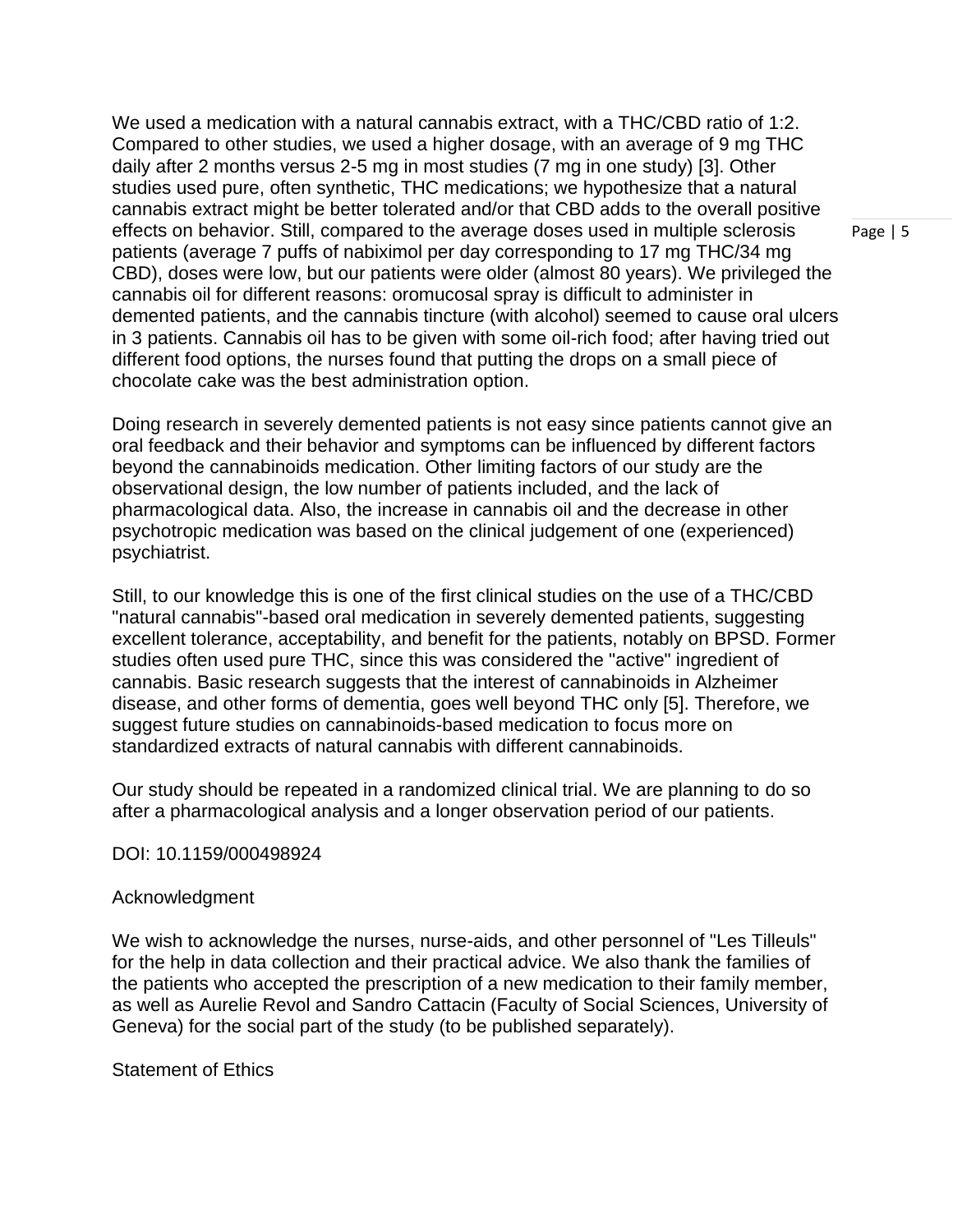The parents or guardians of the subjects gave their written informed consent for the prescription of the cannabinoids-based medication and for participation in the study. The study protocol was approved by the Geneva Canton Central Committee on Human Research (protocol number 2017-01196).

#### Disclosure Statement

Page | 6

The authors have no conflicts of interest to declare.

### Funding Sources

An anonymous donor without any connections with the pharmaceutical industries paid the different medications provided for this study. The authors did not receive any financial compensation for their work.

### Author Contributions

Prof. S. Pautex and Prof. B. Broers elaborated the research protocol, the request to the Ethics Commission, supervised the data collection and the master thesis of the two medical students, and wrote the draft of this article. Z. Pata and A. Mina, medical students, helped with the data collection, filled in the clinical record files, and made the database and data analysis under supervision. Dr. C. de Saussure and Director J. Wampfler initiated the first prescription of nabiximol and made the whole study possible from a practical point of view (contact with the families, requests to Federal Office of Public Health, prescriptions, safety issues).

### References

[1] WHO. Dementia [Internet]. WHO. 2017 [cited November 17, 2018]. Available from: http://www.who.int/mediacentre/factsheets/fs362/en/.

[2] Abraha I, Rimland JM, Trotta FM, Dell'Aquila G, Cruz-Jentoft A, Petrovic M, et al. Systematic review of systematic reviews of non-pharmacological interventions to treat behavioural disturbances in older patients with dementia. The SENATOR-OnTop series. BMJ Open. 2017 Mar;7(3):e012759.

[3] Aso E, Ferrer I. Cannabinoids for treatment of Alzheimer's disease: moving toward the clinic. Front Pharmacol. 2014 Mar;5:37.

[4] Szeto JY, Lewis SJ. Current Treatment Options for Alzheimer's Disease and Parkinson's Disease Dementia. Curr Neuropharmacol. 2016;14(4):326-38.

[5] Mina A, Pata Z. Prescription de cannabinoides en Etablissement Medico-Social. These de maitrise, Faculte de Medecine, Universite de Geneve, juin 2017.